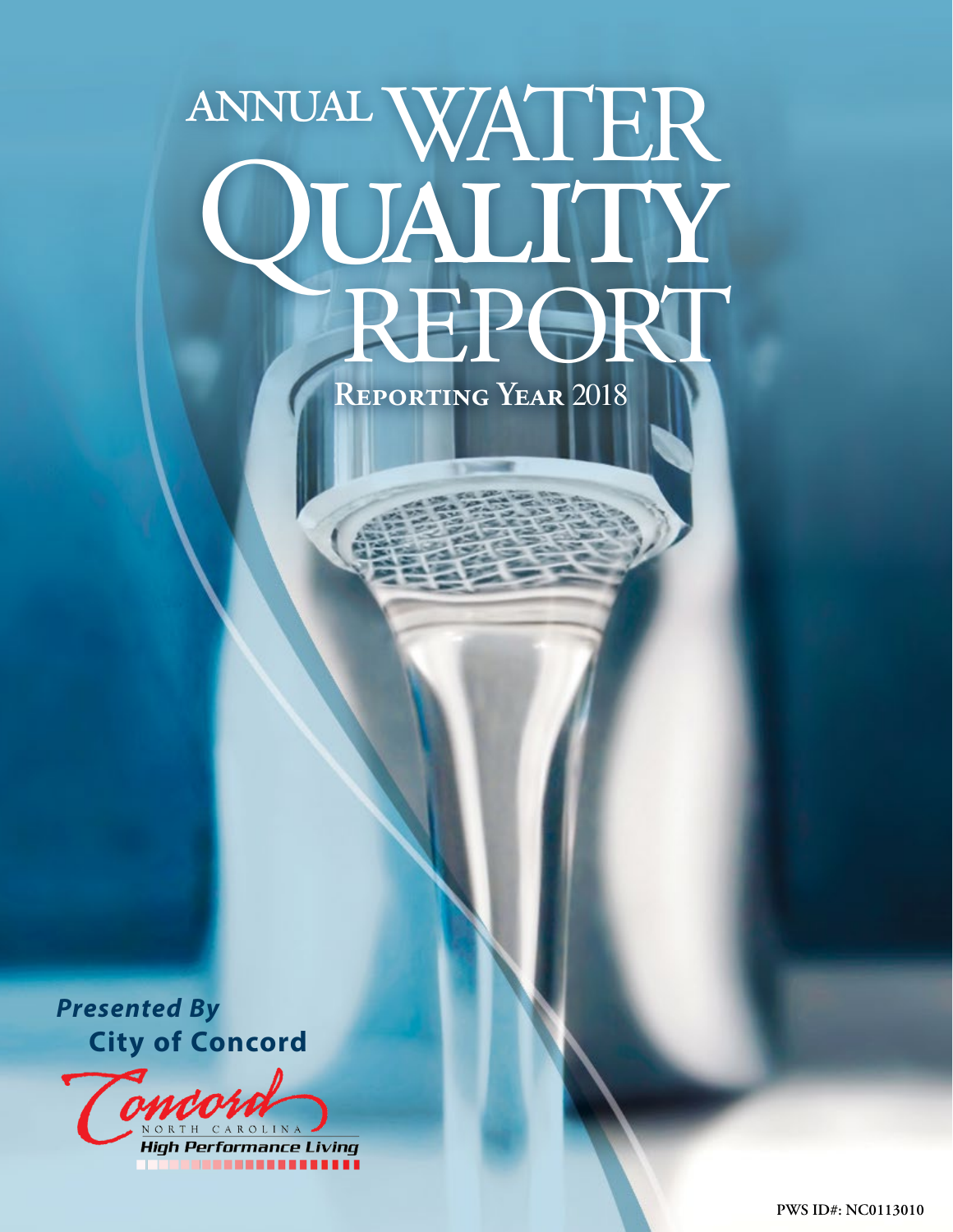#### **Our Mission Continues**

 $\rm \overline{W}$ e are once again pleased to present our annual water quality report covering all testing performed between January 1 and December 31, 2018. Over the years, we have dedicated ourselves to producing drinking water that meets all state and federal standards. We continually strive to adopt new methods for delivering the best-quality drinking water to you. As new challenges to drinking water safety emerge, we remain vigilant in meeting the goals of source water protection, water conservation, and community education while continuing to serve the needs of all our water users.

Please remember that we are always available should you ever have any questions or concerns about your water.

For more information about this report, or for any questions relating to your drinking water, please call Rusty Campbell, Water Treatment Superintendent, at (704) 920-5337.

#### **Important Health Information**

Some people may be more vulnerable to contaminants  $\sum$ in drinking water than the general population. Immunocompromised persons such as those with cancer undergoing chemotherapy, those who have undergone organ transplants, people with HIV/AIDS or other immune system disorders, some elderly, and infants may be particularly at risk from infections. These people should seek advice about drinking water from their health care providers. The U.S. EPA/CDC

(Centers for Disease Control and Prevention) guidelines on appropriate means to lessen the risk of infection by *Cryptosporidium* and other microbial contaminants are available from the Safe Drinking Water Hotline at (800) 426-4791 or [http://water.epa.gov/](http://water.epa.gov/drink/hotline.) [drink/hotline.](http://water.epa.gov/drink/hotline.)



#### **Protecting Your Water**

Bacteria are a natural and important part of our world. There are around 40 trillion bacteria living in each of us; without them, we would not be able to live healthy lives. Coliform bacteria are common in the environment and are generally not harmful themselves. The presence of this bacterial form in drinking water is a concern, however, because it indicates that the water may be contaminated with other organisms that can cause disease.

In 2016, the U.S. EPA passed a new regulation called the Revised Total Coliform Rule, which requires additional steps that water systems must take in order to ensure the integrity of the drinking water distribution system by monitoring for the presence of bacteria like total coliform and *E. coli*. The rule requires more stringent standards than the previous regulation, and it requires water systems that may be vulnerable to contamination to have in place procedures that will minimize the incidence of contamination. Water systems that exceed a specified frequency of total coliform occurrences are required to conduct an assessment of their system and correct any problems quickly. The EPA anticipates greater public health protection under the new regulation due to its more preventive approach to identifying and fixing problems that may affect public health.

Though we have been fortunate to have the highest-quality drinking water, our goal is to eliminate all potential pathways of contamination into our distribution system, and this new rule helps us to accomplish that goal.

#### **Where Does My Water Come From?**

The City of Concord obtains water from six different sources. The City has two water treatment plants, which draw water from three surface water reservoirs. The Coddle Creek Water Treatment Plant draws water from Lake Don T. Howell. The Hillgrove Water Treatment Plant draws water from Lake Concord, Lake Fisher, and Lake Don T. Howell. The City of Concord also purchases water from the City of Kannapolis and the City of Albemarle. For information on the quality of Kannapolis' water, contact Wilmer Melton, Director of Public Works, at (704) 920-4200. For information on the quality of Albemarle's water, contact Shaun Whitley at (704) 984-9657. Plans are underway to ensure that we have an adequate water supply. In addition, the City



of Concord can purchase water from the City of Charlotte. For information on the quality of Charlotte's water, contact Charlotte-Mecklenburg Utilities at (704) 391-5144.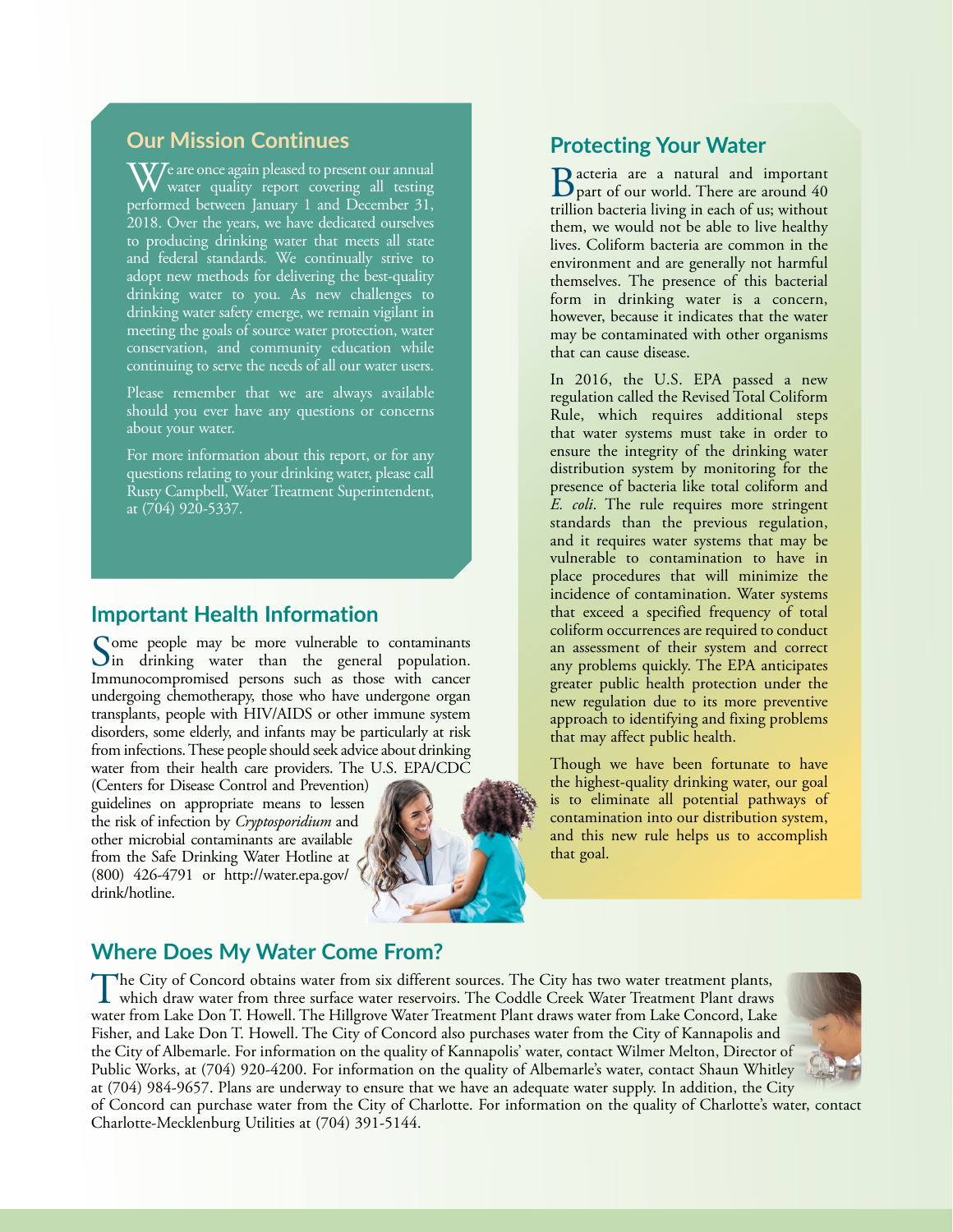#### **Source Water Assessment**

The North Carolina Department of Environment and Natural Resources (DENR), Public Water Supply (PWS)<br>Section, Source Water Assessment Program (SWAP) conducted assessments for all drinking water sources across North<br>Conditi Carolina. The purpose of the assessments was to determine the susceptibility of each drinking water source (well or surface water intake) to Potential Contaminant Sources (PCSs). The results of the assessment are available in SWAP Assessment Reports that include maps, background information, and a relative susceptibility rating of Higher, Moderate or Lower.

The relative susceptibility rating of each source was determined by combining the contaminant rating (number and location of PCSs within the assessment area) and the inherent vulnerability rating (i.e., characteristics or existing conditions of the well or watershed and its delineated assessment area). It is important to understand that a susceptibility rating of "higher" does not imply poor water quality, only the system's potential to become contaminated by PCSs in the assessment area. The assessment findings are summarized in this table:

| SUSCEPTIBILITY OF SOURCES TO POTENTIAL CONTAMINANT SOURCES |                              |                         |  |  |  |  |  |  |  |  |
|------------------------------------------------------------|------------------------------|-------------------------|--|--|--|--|--|--|--|--|
| <b>SOURCE NAME</b>                                         | <b>SUSCEPTIBILITY RATING</b> | <b>SWAP REPORT DATE</b> |  |  |  |  |  |  |  |  |
| Lake Fisher/Coldwater Creek (Concord)                      | Moderate                     | September 1, 2017       |  |  |  |  |  |  |  |  |
| Lake Concord/Coldwater Creek (Concord)                     | Moderate                     | September 1, 2017       |  |  |  |  |  |  |  |  |
| Lake Don T. Howell (Concord)                               | Moderate                     | September 1, 2017       |  |  |  |  |  |  |  |  |
| Kannapolis Lake (Kannapolis)                               | Moderate                     | July 12, 2017           |  |  |  |  |  |  |  |  |
| Second Creek/Back Creek (Kannapolis)                       | Moderate                     | July 12, 2017           |  |  |  |  |  |  |  |  |
| Tuckertown Reservoir (Albemarle)                           | Moderate                     | September 1, 2017       |  |  |  |  |  |  |  |  |
| Narrows Reservoir/Badin Lake (Albemarle)                   | Moderate                     | September 1, 2017       |  |  |  |  |  |  |  |  |

The complete SWAP Assessment report may be viewed on the Web at <https://www.ncwater.org/?page=600.> Note that, because SWAP results and reports are periodically updated by the PWS Section, the results available on this Web site may differ from the results that were available at the time this CCR was prepared. If you are unable to access your SWAP report on the Web, you may mail a written request for a printed copy to Source Water Assessment Program – Report Request, 1634 Mail Service Center, Raleigh, NC 27699-1634, or email your request to [swap@ncdenr.gov.](mailto:swap@ncdenr.gov) Please indicate your system name and number, and provide your name, mailing address, and phone number. If you have any questions about the SWAP report, please contact the Source Water Assessment staff by phone at (919) 707-9098.

## **Reporting UCMR4 Data**

Kannapolis participated in the 4th stage of the U.S. EPA's Unregulated Contaminant Monitoring Rule (UCMR4)<br>program by performing additional tests on our drinking water. UCMR4 sampling benefits the environment<br>and subject t and public health by providing the EPA with data on the occurrence of contaminants suspected to be in drinking water, in order to determine if the EPA needs to introduce new regulatory standards to improve drinking water quality. Unregulated contaminant monitoring data are available to the public, so please feel free to contact us if you are interested in obtaining that information. If you would like more information on the U.S. EPA's Unregulated

Contaminant Monitoring Rule, please call the Safe Drinking Water Hotline at (800) 426-4791.

This program is the EPA's screening survey and assessment monitoring of 30 unregulated contaminants using specialized analytical method technologies not as commonly used by drinking water laboratories. This program is for data gathering and future assessment options.

Analysis was performed during the 2018 calendar year for the city of Kannapolis.

| <b>SUBSTANCE (UNIT OF MEASURE)</b> | <b>AMOUNT</b><br><b>DETECTED</b> | <b>RANGE</b><br><b>LOW-HIGH</b> |
|------------------------------------|----------------------------------|---------------------------------|
| Manganese (ppb)                    | 16.6                             | NA.                             |
| Total Organic Carbon (ppb)         | 3,780                            | NA.                             |
| Total Organic Carbon (ppb)         | 3.910                            | NA.                             |
| Total Organic Carbon (ppb)         | 1,590                            | NA.                             |
| <b>Bromide</b> (ppb)               | 21.6                             | NA                              |
| Manganese (ppb)                    | 10.4                             | NA.                             |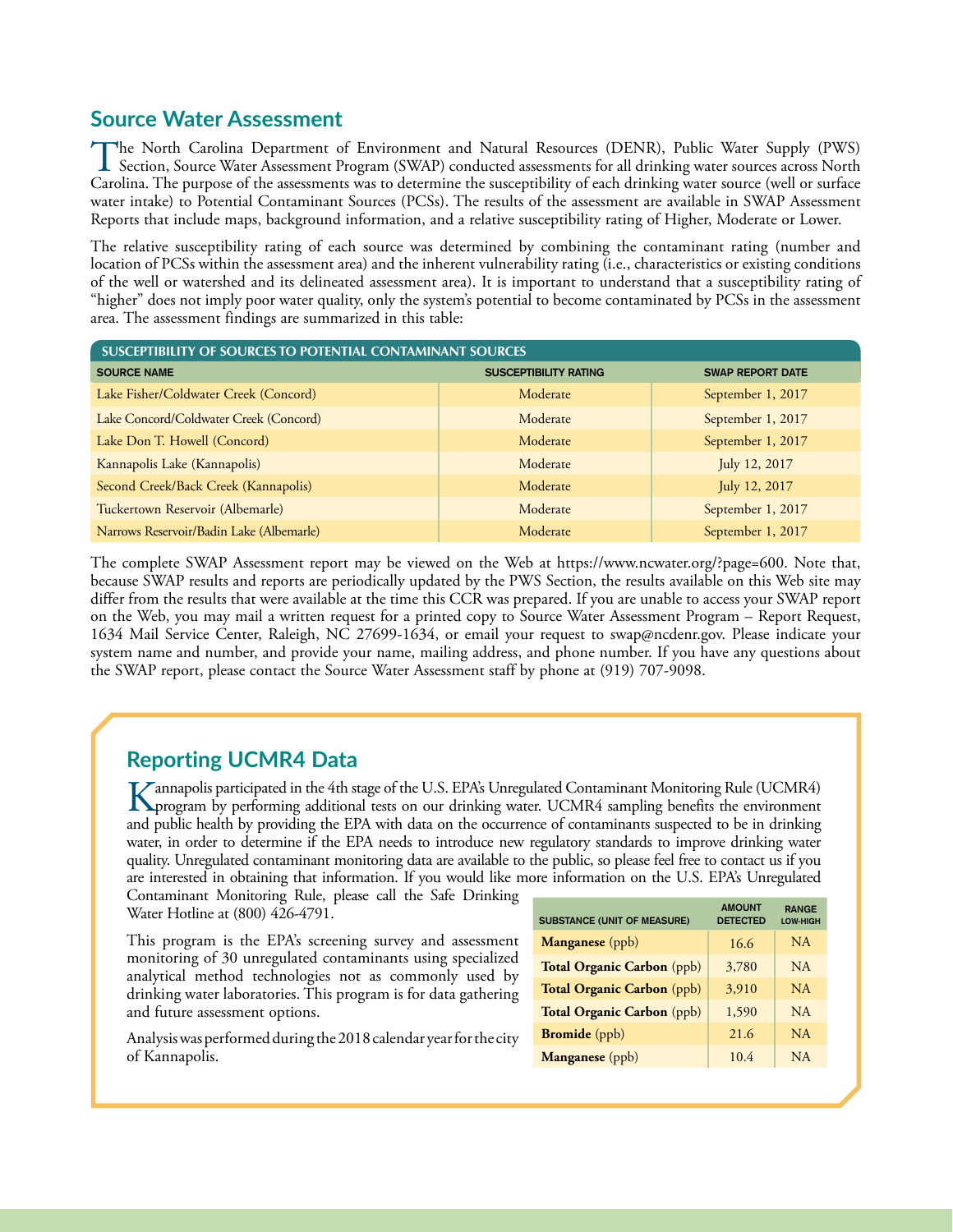#### **How Long Can I Store Drinking Water?**

The disinfectant in drinking water will eventually dissipate even in a closed container. If that container housed bacteria before it was filled with the tap water, the bacteria may continue to grow once the disinfectant has dissipated. Some experts believe that water could be stored up to six months before needing to be replaced. Refrigeration will help slow the bacterial growth.

### **Lead in Home Plumbing**

If present, elevated levels of lead can cause<br>serious health problems, especially for pregnant **The present, elevated levels of lead can cause** women and young children. Lead in drinking water is primarily from materials and components associated with service lines and home plumbing. We are responsible for providing high-quality drinking water, but we cannot control the variety of materials used in plumbing components. When your water has been sitting for several hours, you can minimize the potential for lead exposure by flushing your tap for 30 seconds to 2 minutes before using water for drinking or cooking. If you are concerned about lead in your water, you

may wish to have your water tested. Information on lead in drinking water, testing methods, and steps you can take to minimize exposure is available from the Safe Drinking Water Hotline at (800) 426-4791 or at [www.](http://www.epa.gov/safewater/lead.) [epa.gov/safewater/lead.](http://www.epa.gov/safewater/lead.)



#### **Substances That Could Be in Water**

To ensure that tap water is safe to drink, the U.S. **L** EPA prescribes regulations limiting the amount of certain contaminants in water provided by public water systems. U.S. Food and Drug Administration regulations establish limits for contaminants in bottled water, which must provide the same protection for public health. Drinking water, including bottled water, may reasonably be expected to contain at least small amounts of some contaminants. The presence of these contaminants does not necessarily indicate that the water poses a health risk.

The sources of drinking water (both tap water and bottled water) include rivers, lakes, streams, ponds, reservoirs, springs, and wells. As water travels over the surface of the land or through the ground, it dissolves naturally occurring minerals, in some cases, radioactive material, and substances resulting from the presence of animals or from human activity. Substances that may be present in source water include: Microbial Contaminants, such as viruses and bacteria, which may come from sewage treatment plants, septic



systems, agricultural livestock operations, or wildlife; Inorganic Contaminants, such as salts and metals, which can be naturally occurring or may result from urban stormwater runoff, industrial or domestic wastewater discharges, oil and gas production, mining, or farming; Pesticides and Herbicides, which may come from a variety of sources such as agriculture, urban stormwater runoff, and residential uses; Organic Chemical Contaminants, including synthetic and volatile organic chemicals, which are by-products of industrial processes and petroleum production and may also come from gas stations, urban stormwater runoff, and septic systems; Radioactive Contaminants, which can be naturally occurring or may be the result of oil and gas production and mining activities.

For more information about contaminants and potential health effects, call the U.S. EPA's Safe Drinking Water Hotline at (800) 426-4791.

## **Community Participation**

You are invited to participate in our public forum and voice your concerns about your drinking water. The Concord<br>City Council meets the second Thursday of each month, at 6 p.m., in the Council Chambers located at 35 Cabar Avenue W., Concord, NC.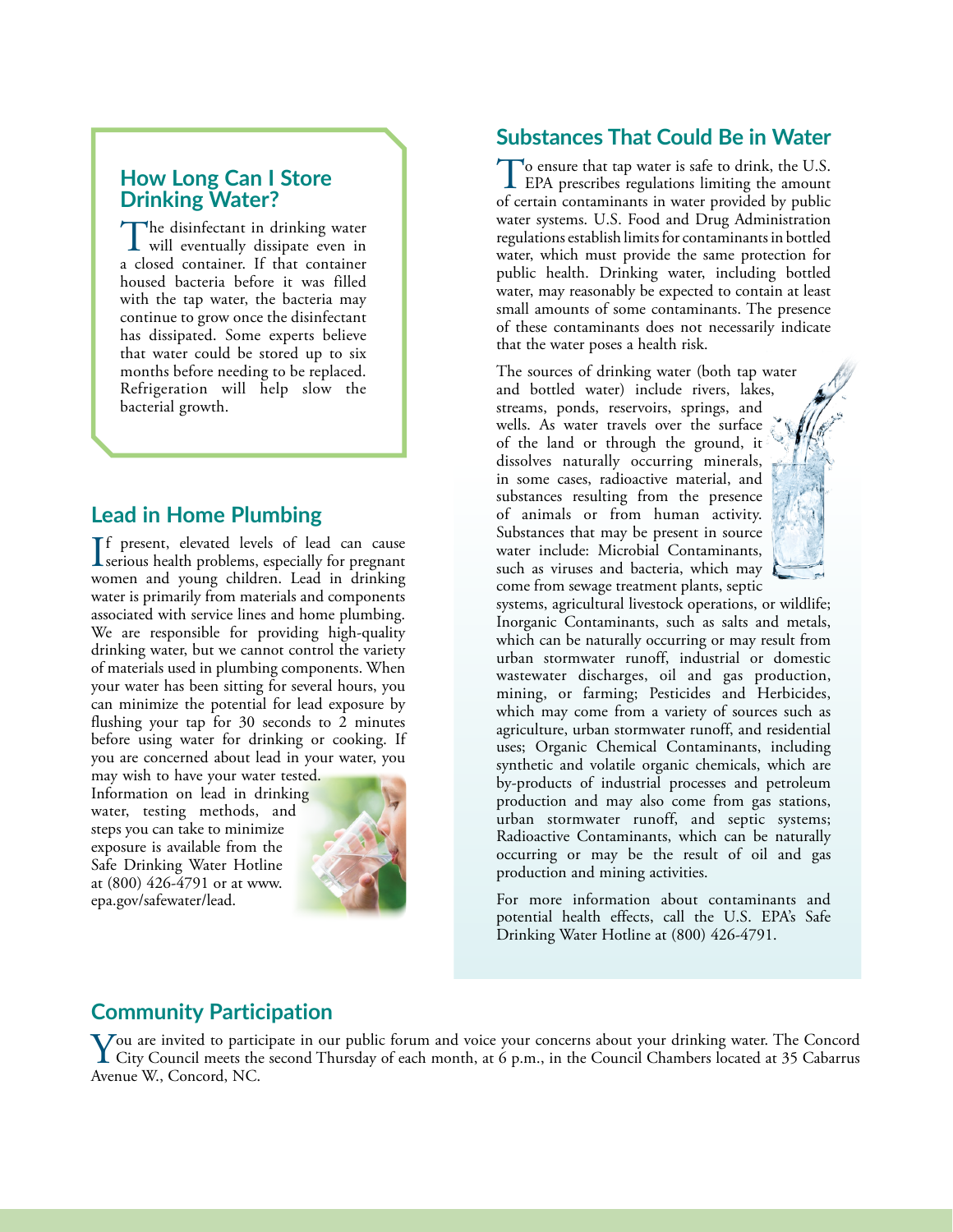# **Additional Monitoring**

To comply with the LT2 rule, the City of Concord began collecting samples for *cryptosporidium* and E. coli in October<br>2015. The City of Albemarle collected *cryptosporidium* samples in 2016. The City of Kannapolis began c samples in October 2016. Samples were collected monthly from each raw water source. Here are the results:

| <b>CONCORD CRYPTOSPORIDIUM (RESULTS REPORTED IN OOCYSTS/L)</b> |                         |            |  |  |  |  |  |  |  |
|----------------------------------------------------------------|-------------------------|------------|--|--|--|--|--|--|--|
| <b>RAW WATER SOURCE</b>                                        | <b>RANGE OF RESULTS</b> |            |  |  |  |  |  |  |  |
| Lake Don T. Howell                                             | ND.                     | ND.        |  |  |  |  |  |  |  |
| Lake Fisher                                                    | 0.007                   | $ND-0.087$ |  |  |  |  |  |  |  |
| Lake Concord                                                   | 0.09                    | $ND-0.100$ |  |  |  |  |  |  |  |

*E. coli:* The following averages and ranges were obtained from analyses of the following City of Concord raw water sources (results reported in MPN, colonies/100 mL of sample):

| <b>RAW WATER SOURCE</b>             | <b>AVERAGE RESULT</b> | <b>RANGE OF RESULTS</b> |  |  |  |
|-------------------------------------|-----------------------|-------------------------|--|--|--|
| Lake Don T. Howell <i>(Concord)</i> | 2.6                   | $<1-13.2$               |  |  |  |
| Lake Fisher (Concord)               | 9.0                   | $<1-33.1$               |  |  |  |
| Lake Concord <i>(Concord)</i>       | 40.1                  | $2 - 304$               |  |  |  |

Kannapolis *cryptosporidium* (sampled in 2018): *Cryptosporidium* was detected in four raw water samples out of 27 raw water samples. One detection was at Coddle Creek, at a level of 0.3 oocysts/L, and three were at Second Creek, at 0.095, 0.098, and 0.098 oocysts/L, respectively.

Kannapolis Giardia (sampled in 2018): Giardia was detected in 12 out of 27 raw water samples (results reported in cysts/L):

| <b>RAW WATER SOURCE</b> | <b>AVERAGE RESULT</b> | <b>RANGE OF RESULTS</b> |
|-------------------------|-----------------------|-------------------------|
| Kannapolis Lake         | 0.010                 | $ND-0.095$              |
| Coddle Creek            | 0.960                 | $ND-4.47$               |
| Second Creek            | 0.370                 | $ND-1.04$               |

*E. coli* (sampled in 2018): The following averages and ranges were obtained from analyses of the following City of Kannapolis raw water sources (results reported as E. coli. per 100 ml sample):

| <b>RAW WATER SOURCE</b> | <b>AVERAGE RESULT</b> | <b>RANGE OF RESULTS</b> |  |  |  |
|-------------------------|-----------------------|-------------------------|--|--|--|
| Kannapolis Lake         | 1.44                  | $ND-5$                  |  |  |  |
| Coddle Creek            | 342.22                | $25 - 1,374$            |  |  |  |
| Second Creek            | 49.33                 | $30-1,058$              |  |  |  |

The Albemarle system monitored for *Cryptosporidium* with samples in 2018 and found these levels:

| <b>SAMPLES</b><br>(PPM) | <b>JAN</b> | FEB      | <b>MAR</b> | <b>APR</b> | <b>MAY</b> | JUN       | jul        | <b>AUG</b> | <b>SEP</b> | ост      | <b>NOV</b> | <b>DEC</b> |
|-------------------------|------------|----------|------------|------------|------------|-----------|------------|------------|------------|----------|------------|------------|
| <b>Crypto</b>           | ND         | $\rm ND$ | <b>ND</b>  | $\rm ND$   | ND         | ND        | ${\rm ND}$ | ND         | <b>ND</b>  | $\rm ND$ | $\rm {N}D$ | ND         |
| Giardia                 | .091       | $\rm ND$ | <b>ND</b>  | .091       | .10        | <b>ND</b> | .089       | .118       | .091       | $\rm ND$ | $\rm {NL}$ | <b>ND</b>  |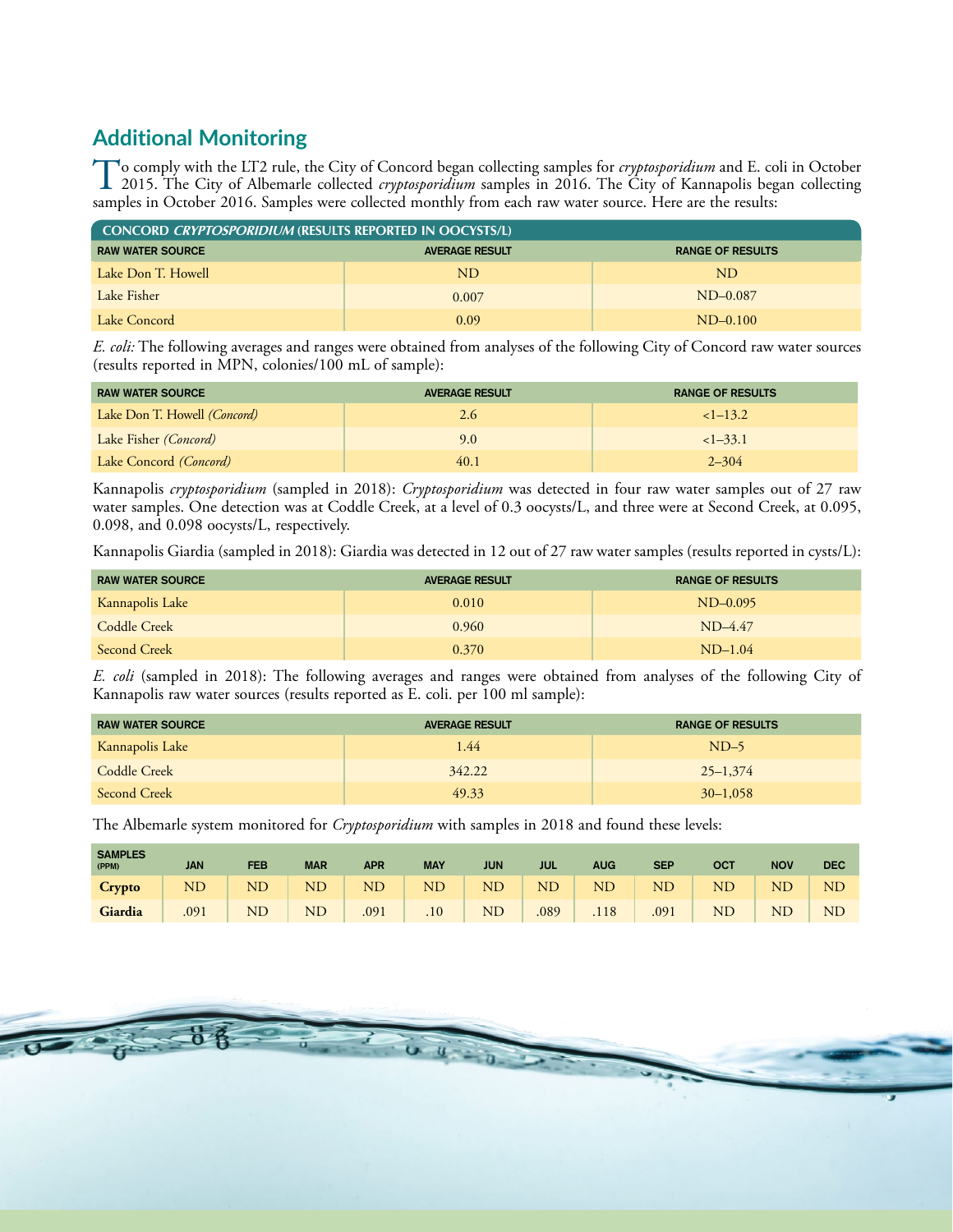# **Test Results**

Our water is monitored for many different kinds of substances on a very strict sampling schedule. And the water we deliver must meet specific health standards. Here, we show only those substances that were detected in our water. (A complete list of all our analytical results is available upon request.) Remember that detecting a substance does not mean the water is unsafe to drink; our goal is to keep all detects below their respective maximum allowed levels. We are pleased to report that your drinking water meets or exceeds all federal and state requirements.

The state recommends monitoring for certain substances less often than once per year because the concentrations of these substances do not change frequently. In these cases, the most recent sample data are included, along with the year in which the sample was taken.

| <b>REGULATED SUBSTANCES</b>                                                 |                               |                                             |                        |                                  |                          |                                                                                                          |                          |                                  |                          |                                  |                          |                                  |                          |                  |                                                                                                                                            |
|-----------------------------------------------------------------------------|-------------------------------|---------------------------------------------|------------------------|----------------------------------|--------------------------|----------------------------------------------------------------------------------------------------------|--------------------------|----------------------------------|--------------------------|----------------------------------|--------------------------|----------------------------------|--------------------------|------------------|--------------------------------------------------------------------------------------------------------------------------------------------|
|                                                                             |                               |                                             |                        |                                  | <b>City of Concord</b>   | <b>Coddle Creek WTP</b><br><b>City of Kannapolis</b><br><b>Hillgrove WTP</b><br><b>City of Albemarle</b> |                          |                                  |                          |                                  |                          |                                  |                          |                  |                                                                                                                                            |
| <b>SUBSTANCE</b><br>(UNIT OF MEASURE)                                       | <b>YEAR</b><br><b>SAMPLED</b> | <b>MCL</b><br>[MRDL]                        | <b>MCLG</b><br>[MRDLG] | <b>AMOUNT</b><br><b>DETECTED</b> | <b>RANGE</b><br>LOW-HIGH | <b>AMOUNT</b><br><b>DETECTED</b>                                                                         | <b>RANGE</b><br>LOW-HIGH | <b>AMOUNT</b><br><b>DETECTED</b> | <b>RANGE</b><br>LOW-HIGH | <b>AMOUNT</b><br><b>DETECTED</b> | <b>RANGE</b><br>LOW-HIGH | <b>AMOUNT</b><br><b>DETECTED</b> | <b>RANGE</b><br>LOW-HIGH | <b>VIOLATION</b> | <b>TYPICAL SOURCE</b>                                                                                                                      |
| <b>Atrazine</b> (ppb)                                                       | 2018                          | $\overline{3}$                              | $\overline{3}$         | <b>NA</b>                        | <b>NA</b>                | ND                                                                                                       | <b>NA</b>                | 0.10                             | <b>NA</b>                | <b>ND</b>                        | <b>NA</b>                | 0.200                            | $ND-0.200$               | N <sub>o</sub>   | Runoff from herbicide<br>used on row crops                                                                                                 |
| <b>Chlorine</b> (ppm)                                                       | 2018                          | $[4]$                                       | $[4]$                  | 1.01                             | $0.23 - 1.79$            | <b>NA</b>                                                                                                | <b>NA</b>                | <b>NA</b>                        | NA                       | 0.94                             | $0.20 - 1.67$            | 0.82                             | $0.20 - 1.68$            | N <sub>o</sub>   | Water additive used<br>to control microbes                                                                                                 |
| Fluoride (ppm)                                                              | 2018                          | $\overline{4}$                              | $\overline{4}$         | <b>NA</b>                        | NA                       | 0.88                                                                                                     | $0.55 - 0.88$            | 0.84                             | $0.48 - 0.84$            | 0.69                             | NA                       | 0.77                             | <b>NA</b>                | No               | Erosion of natural<br>deposits; Water<br>additive that<br>promotes strong<br>teeth; Discharge<br>from fertilizer and<br>aluminum factories |
| <b>Haloacetic Acids</b><br>$[HAAs]$ <sup>1</sup> (ppb)                      | 2018                          | 60                                          | NA                     | 53.3                             | $20.1 -$<br>79.4         | <b>NA</b>                                                                                                | NA                       | <b>NA</b>                        | <b>NA</b>                | 55                               | $32 - 70$                | 48                               | $26.0 - 55.5$            | No               | By-product of<br>drinking water<br>disinfection                                                                                            |
| <b>Mercury</b><br>[inorganic]                                               | 2018                          | 2                                           | $\overline{2}$         | <b>NA</b>                        | NA                       | <b>ND</b>                                                                                                | <b>NA</b>                | <b>ND</b>                        | <b>NA</b>                | 0.01                             | NA                       | <b>ND</b>                        | NA                       | No               | Erosion of natural<br>deposits; Discharge<br>from refineries and<br>factories; Runoff from<br>landfills; Runoff from<br>cropland           |
| <b>TTHMs</b> [Total<br>Trihalomethanes] $2$<br>(ppb)                        | 2018                          | 80                                          | NA                     | 70                               | $15.3 -$<br>94.8         | NA                                                                                                       | NA                       | NA                               | NA                       | 49                               | $22 - 66$                | 77                               | $30.2 - 96.8$            | N <sub>o</sub>   | By-product of<br>drinking water<br>disinfection                                                                                            |
| <b>Total Organic</b><br>Carbon [TOC] <sup>3</sup><br>(removal ratio)        | 2018                          | <b>TT</b>                                   | NA                     | <b>NA</b>                        | <b>NA</b>                | $1.35^{4}$                                                                                               | $1.11 - 1.494$           | $1.28^{4}$                       | $1.04 - 1.394$           | $1.39^{5}$                       | $1.24 - 1.56$            | 1.25 <sup>4</sup>                | $1.11 - 1.394$           | N <sub>o</sub>   | Naturally present in<br>the environment                                                                                                    |
| Turbidity <sup>6</sup> (NTU)                                                | 2018                          | $TT = 1 NTU$                                | <b>NA</b>              | <b>NA</b>                        | <b>NA</b>                | 0.29                                                                                                     | $0.06 - 0.29$            | 0.14                             | $0.05 - 0.14$            | 0.14                             | $0.04 - 0.14$            | 0.099                            | $0.027 - 0.099$          | No               | Soil runoff                                                                                                                                |
| <b>Turbidity</b> (Lowest<br>monthly percent<br>of samples<br>meeting limit) | 2018                          | $TT = 95\%$ of<br>samples meet<br>the limit | NA                     | <b>NA</b>                        | <b>NA</b>                | 100                                                                                                      | <b>NA</b>                | 100                              | <b>NA</b>                | 99                               | <b>NA</b>                | 100                              | <b>NA</b>                | No               | Soil runoff                                                                                                                                |